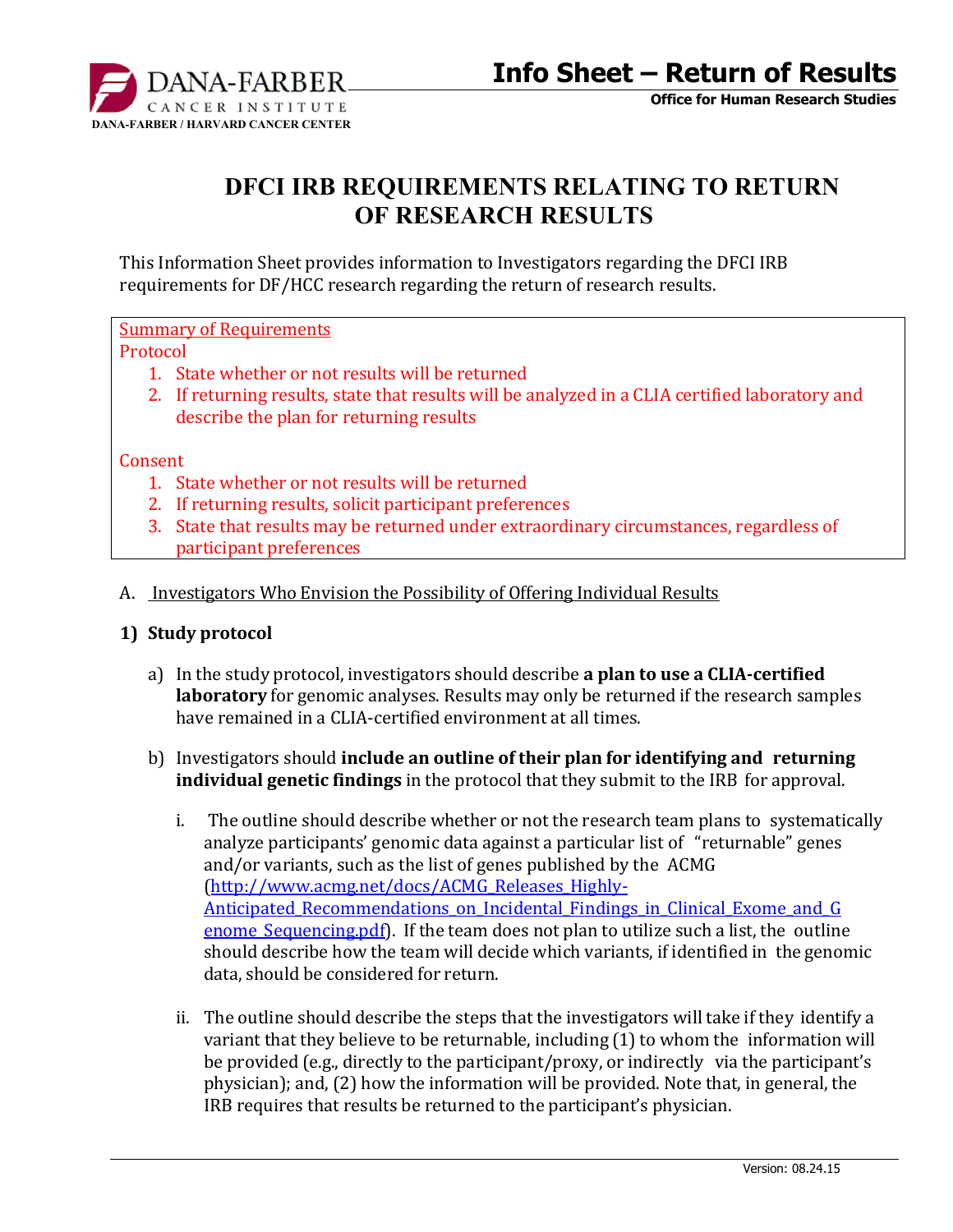- iii. The outline should describe how the investigators will involve clinicians with the appropriate genetics expertise (e.g., genetic counselors, medical geneticists) in the process of disclosing any germline genetic incidental findings to study participants.
- iv. The outline should address the availability of resources to (1) locate and contact research participants; and, (2) provide information to all participants/their physicians.

## **2) Consent form**

- a) Investigators should **include a section in their research consent form that addresses the topic of return of individual genetic findings, solicits participants' preferences for whether or not they wish to receive results, and describes how any identified results will be returned**. Investigators may ask consenting participants a single global question regarding return of individual genetic findings. Alternately, investigators may identify a set of relevant categories of findings and ask participants to indicate their preferences regarding return within each category.
	- i. Investigators should also include in their consent forms a section where **participants can identify a proxy** whom they would like to receive results if the participant is unable to receive them.
- b) Investigators should disclose to participants in the research informed consent form and process that, in **extraordinary circumstances** (as defined below), the information may be provided to the participant and/or his/her physician even if the participant has otherwise opted not to receive results.
	- i. The phrase "extraordinary circumstances" refers to rare cases in which a result is identified that entails an imminent and substantial threat to health that can be markedly reduced by an available intervention.

#### **3**) **Returning incidental findings discovered during the course of research**

- a) When an incidental finding is discovered during the course of research that the investigator believes should be returned to the study participant, she or he should **seek approval from the IRB, or from a committee designated by the IRB.** This includes "extraordinary circumstances" (as defined above). Investigators should submit an Other Event to OHRS in order to seek this approval.
- b) If both the IRB-approved protocol and consent clearly state that, if the specific variant under consideration is identified, the information will be returned to participants and/or their physicians, **case-by-case approval** by the IRB or designated committee is **not** needed. Note that, if only a single global question was asked in the consent form, IRB/committee approval is required. The IRB or designated committee may wish to identify categories of genetic alterations (e.g., research testing performed at a